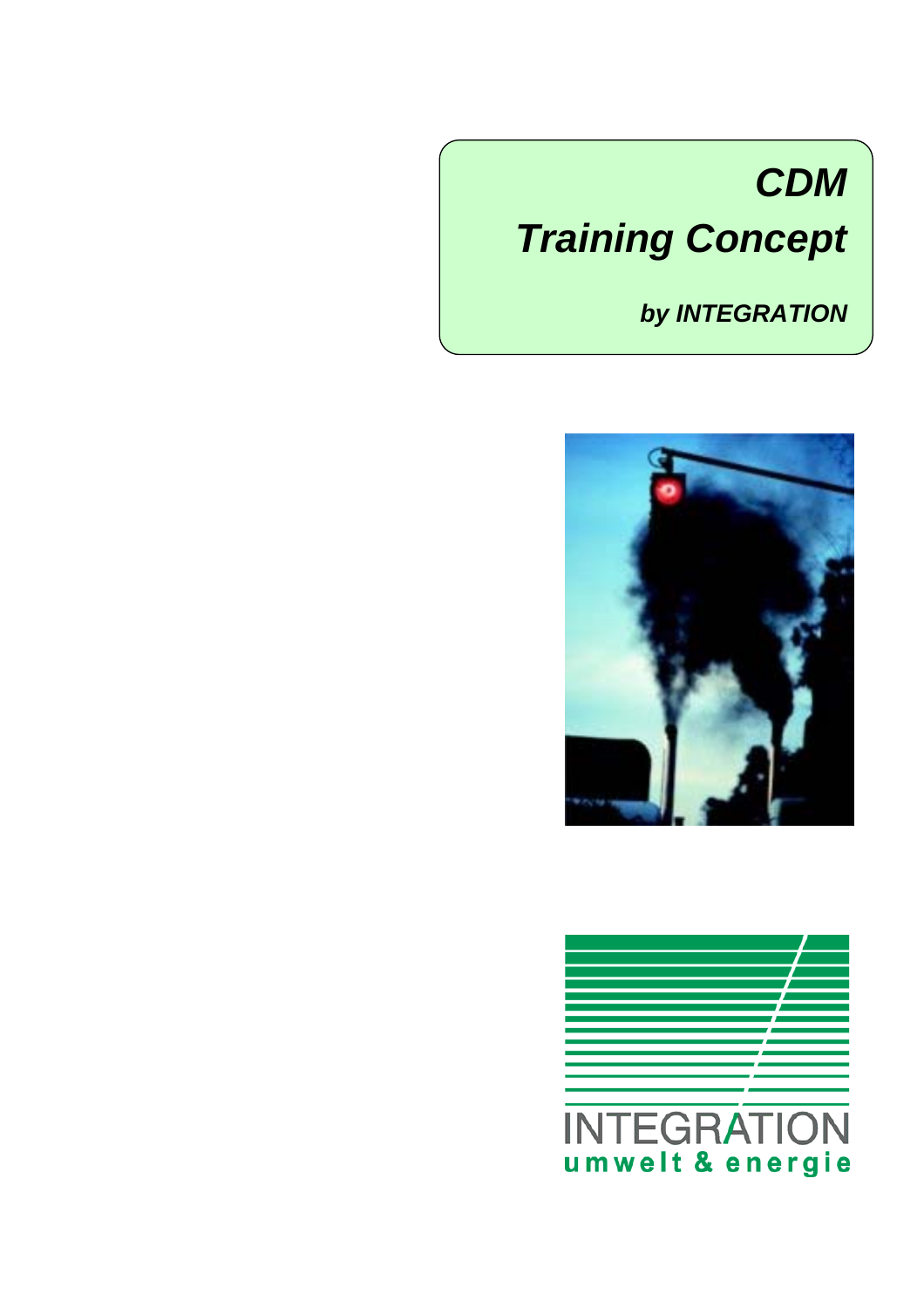

#### **Global climate Change: The Facts**

- Greenhouse gas emissions will lead to global **warming**
- **Governments and companies are committed to reducing greenhouse gases**
- **Certified emissions reductions will lead to emissions trading**
- **INTEGRATION offers professional solutions for participants in emissions trading world-wide**



When the United Nations Framework Convention on Climate Change (UNFCCC) was signed 1992 at the end of the Rio Conference on Environment and Sustainability, nearly every country accepted that global climate change was underway as a result of Greenhouse Gas (GHG) emissions. About 180 countries have joined the UNFCCC so far. Article 2 of the UNFCCC clearly states its aim, namely: *"to achieve … stabilisation of greenhouse gas concentrations in the atmosphere at a level that would prevent dangerous anthropogenic interference with the climate system."* 

At the third conference of the parties (COP 3) at Kyoto in 1997 a number of industrialised countries decided to reduce their GHG emissions. Quantified emissions limitations and reduction objectives (QELROs) where allocated to each of the signatory countries, which are listed in Annex B of the Kyoto Protocol. The overall goal was to reduce GHG Emissions in the signatory countries to about 5% below 1990 levels. The first compliance period will run from 2008 to 2012.

The *Clean Development Mechanism* (CDM) is one of the three so called 'Kyoto-Mechanisms' of the Kyoto Protocol. These mechanisms were designed to help the Annex B Countries to meet a (not yet quantified) portion of their QELROs outside their national boundaries. The CDM allows Annex B Countries to finance projects in developing countries. The emissions reductions which occur during the certification period of a project will be credited to the investor as Certified Emission Reductions (CER). The advantages for the host country will come in the form of capacity building, the technology transfer and last but not least the financing of modern technology measures.

### **INTEGRATION - General Approach**

The impacts of industry and technology on our environment are most complex and, therefore, cannot be defined in terms of simple cause-effect relationships. To understand such problems and to consequently elaborate effective measures that protect and/or rehabilitate the environment demands a close cross-sectoral cooperation of excellent professionals and a multidisciplinary integrated approach.

According to our understanding, environmental protection and its acceptance within a society is always strongly related to its technical, economical, and social feasibility:

- Governmental actions with regard to enforcing laws and regulations will always consider the capability of the respective industry and the grade of acceptance by society.
- Industries will consider clean technologies and measures for minimising, or the treatment of, emissions only if they can retain their competitiveness or even achieve market advantages.
- The public will adopt lessons learnt and accept measures, provided they are promoted in a right way and are affordable.

# *CDM Capacity Building:*  **What INTEGRATION can offer**

#### **CDM Human Resource Development**

- CDM Training Courses
- **Training of Trainers**
- **Study Tours and Site Visits**
- On the job training through the design and development of CDM Pilot Projects



*Example of an eligible CDM-Project: Solar Panels used in a Mongolian household*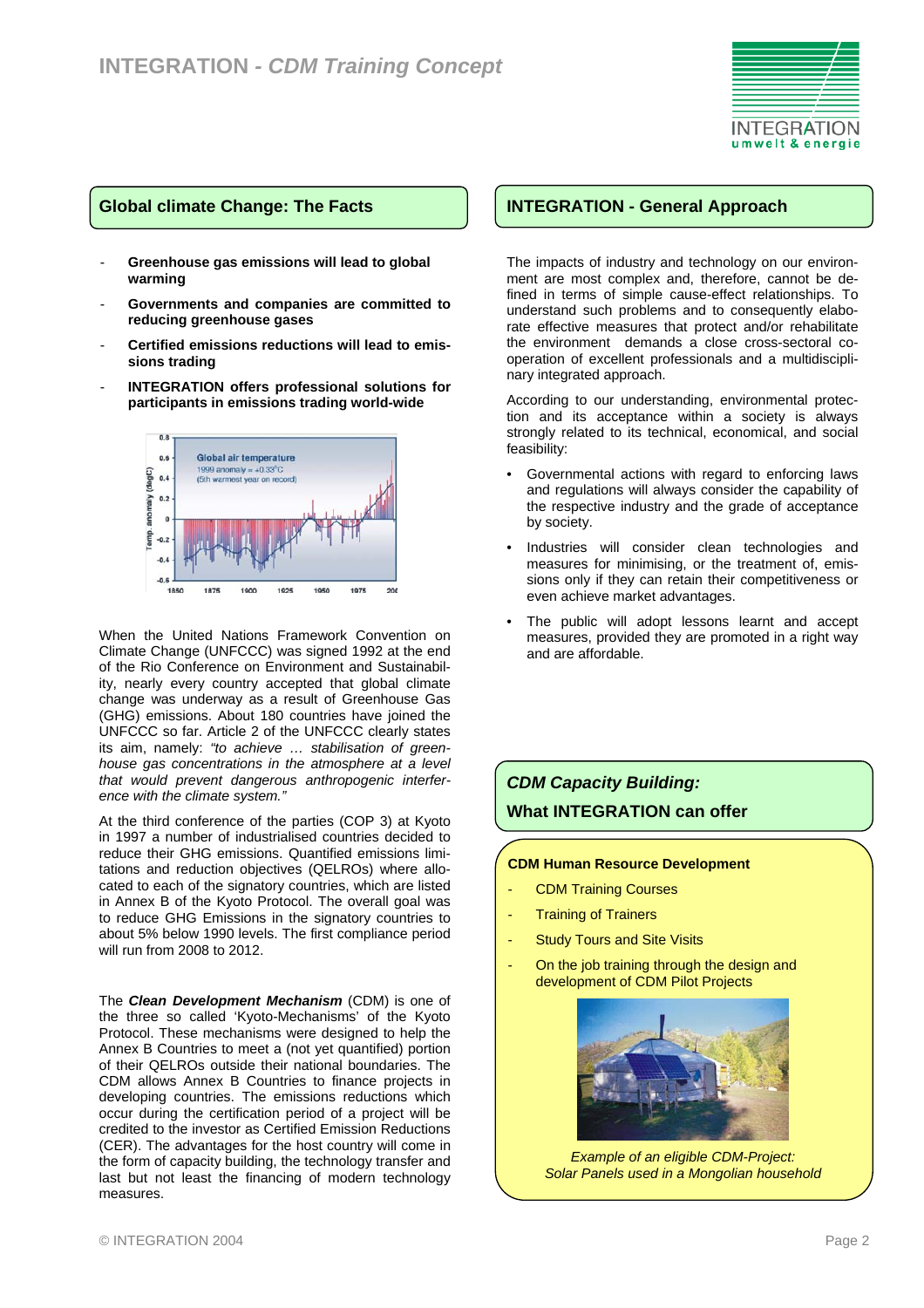

# **CDM Training - Targets**

In addition to addressing the global problem of climate change in a cost-effective manner, CDM offers significant benefits to both the investing and the host parties. Benefits to the host parties include financial and technological inputs, capacity-building, local environmental benefits and indirect benefits such as employment generation and international contacts.

#### **Target Groups**

- Industrial sector
- Consulting companies
- Financial enterprises
- Host country governments

#### **Training Content**

Preparation of the CDM host country stakeholders for the upcoming international Emission Trading Regime of the Kyoto Protocol.

#### **Problems to be addressed**

- Lack of climate change awareness in the public and the private sector
- Lack of linkages to the international accreditation system
- Lack of ability to identify, design and implement CDM projects

# **Each stakeholder has to be trained for the ability to answer the following questions:**

#### **"What is the CDM about?"**

- 1. History of climate change negotiations
- 2. The Kyoto Protocol
- 3. Basis of the CDM
- 4. CDM Project activities

#### **"What is an eligible CDM project?"**

- 5. Eligible Types of CDM-Project
- 6. Small Scale CDM-Projects
- 7. Baseline determination

#### **"What is its significance for my country?**

- 8. CDM-Design Models
- 9. CDM-Criteria for the Host Country
- 10. Tasks for the Government

To reach these targets, a combination of seminar training and training on the job is needed:

- The **Seminar Training** will enable the participants to assess the quality and operability of a CDM project.
- The **On the Job Training** will show the participants the practical steps towards a successful implemented CDM project by carrying out a feasibility study for a proposed CDM project.

- The participants will be guided through the entire CDM Project Cycle in a step-by-step approach:



For each step of the CDM Project Cycle the participants of the Training course will be informed about

- The CDM Institutional Framework, and
- The eligibility criteria for participation in CDM

#### **The basis of the CDM according to §12 of the Kyoto Protocol is:**

- 1. Voluntary participation approved by each Party involved;
- 2. Real, measurable, and long-term benefits related to the mitigation of climate change; and
- 3. Reductions in emissions that are additional to any that would occur in the absence of the certified project activity.

After taking part in the CDM training the participants will be able to decide whether a proposed CDM Project corresponds with this basis as well as with the national sustainability criteria each project has to fulfil.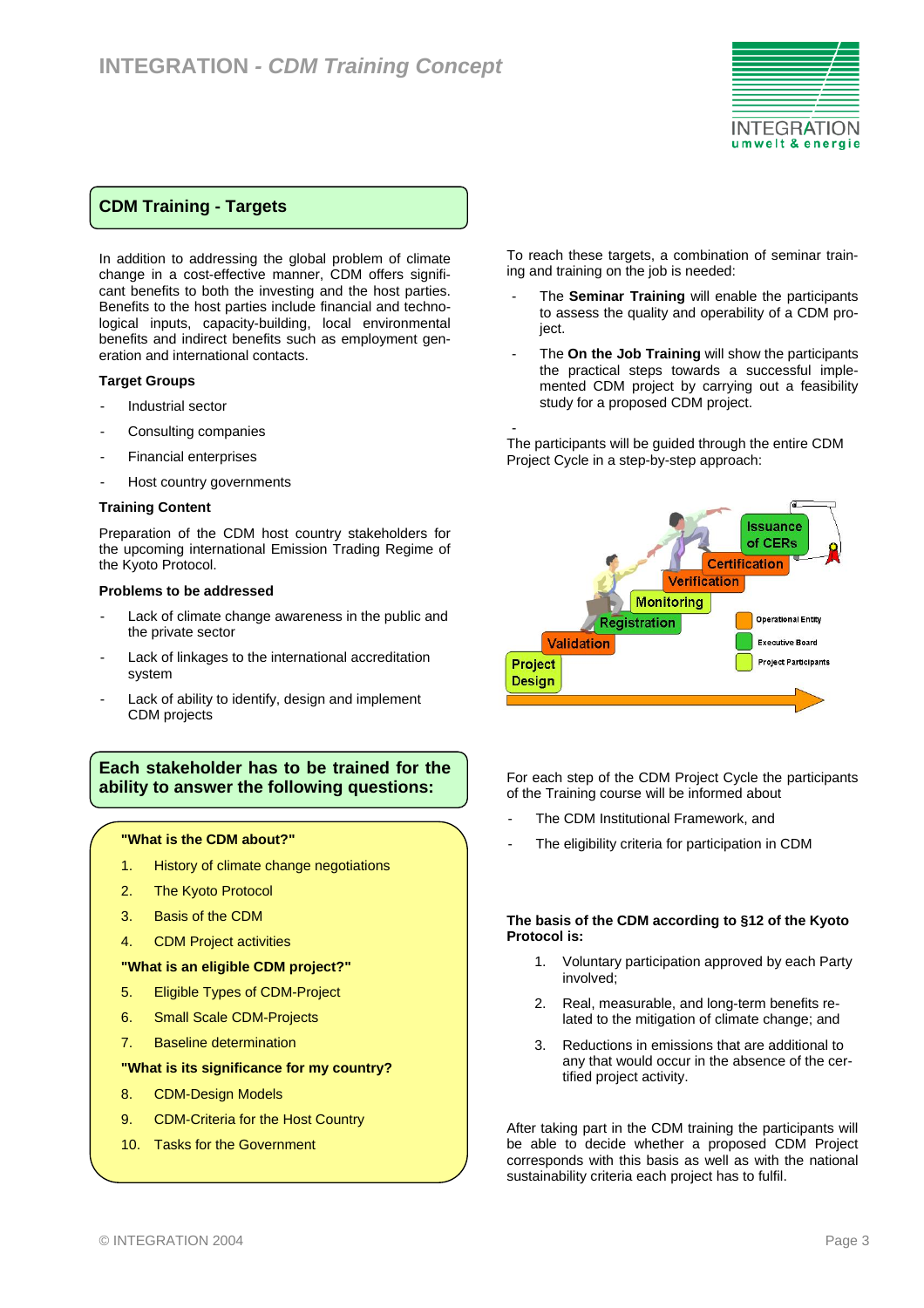

# **CDM Training - Structure**

**Training Module 1:**  *"What is the CDM about?"* 

#### **1. History of climate change negotiations**

Short overview of the past and ongoing negotiations on climate change to introduce the participants to the complex and often confusing rules of the Kyoto regime.

#### **2. The Kyoto Protocol**

The Kyoto Protocol combines a system of rigid quantity targets for individual country emissions of GHGs and tight deadlines for those emission reductions, with flexibility provided to each country with respect to the manner in which it chooses to meet its emission targets.

#### **3. Basis of the CDM**

Most CDM projects are anticipated to take the form of international investments in emission reduction projects, with private entities being the principal investors. CDM investments are expected to be "additions" to existing or planned projects rather than the sole medium for basic project financing. Thus, an investor would expect to earn a higher return from his investment through the crediting of CERs than without them.

#### **4. CDM Project activities**

Here the above-mentioned CDM Project Cycle will be presented to the CDM training participants

| <b>Process/Step</b>                                                                         | <b>Description</b>                                                                                                                                                                                                                                                      | <b>Key Institutions</b>                                                                                                                                                                      |  |
|---------------------------------------------------------------------------------------------|-------------------------------------------------------------------------------------------------------------------------------------------------------------------------------------------------------------------------------------------------------------------------|----------------------------------------------------------------------------------------------------------------------------------------------------------------------------------------------|--|
| <b>Project Devel-</b><br>opment,<br><b>Design and</b><br><b>Financing</b>                   | Identify and formulate<br>۰<br>project<br><b>Conduct feasibility</b><br>۰<br>and baseline studies<br>Arrange for neces-<br>۰<br>sary financing<br>Seek government<br>٠<br>approval and assur-<br>ance that project<br>meets sustainable<br>development goals of<br>host | <b>National governments</b><br>٠<br>(including CDM Agen-<br>٠<br>cies)<br><b>Project Developers</b><br>۰<br><b>NGOs</b><br>۰<br><b>Development Banks</b><br>٠<br><b>Other Investors</b><br>۰ |  |
| <b>Validation and</b><br><b>Registration of</b><br><b>Project</b>                           | Approve project<br>٠<br>baseline/additionality<br><b>Ensure adequate</b><br>٠<br>monitoring provisions<br>Ensure public com-<br>۰<br>ment<br>Register project with<br>$\bullet$<br><b>CDM Executive</b><br><b>Board</b>                                                 | Independent third<br>۰<br>parties<br><b>CDM Executive Board</b>                                                                                                                              |  |
| <b>Project Moni-</b><br>toring                                                              | Track project per-<br>٠<br>formance during<br>operation<br>Collect data and<br>٠<br>keep records to en-<br>sure transparency                                                                                                                                            | <b>Project Operators</b>                                                                                                                                                                     |  |
| <b>Verification,</b><br><b>Certification</b><br>and<br><b>Issuance of</b><br><b>Credits</b> | Independently as-<br>sess to determine<br>quantity of emission<br>reductions achieved<br>Certify and issue<br>CERs, based on veri-<br>fied emission reduc-                                                                                                              | Independent third<br>٠<br>parties<br><b>CDM Executive Board</b>                                                                                                                              |  |

# **Training Module 2:** *"What is an eligible CDM project?"*

#### **5. Eligible Types of CDM-Project**

After the CDM training, the stakeholders will be able to assess whether a CDM Project meets the UNFCCC requirements:

- The host party confirms whether a CDM Project will assist it in achieving sustainable development
- Equitable geographic distribution
- CDM activities should lead to the transfer of environmentally safe and sound technology and knowhow

Additionally, information on the CDM "Gold Standard" of the WWF will be given to the participants with the aim to for instance facilitate negotiations with NGOs.

#### **6. Small Scale CDM-Projects**

This section deals with the definitions and rules for small scale projects:

- Bundling of project activities
- Requirements for the project design document
- Simplified baseline methodologies and monitoring plans

Information on the different types of eligible small scale CDM projects will be given to the participants.

#### **7. Baseline determination**

The baseline can be defined as the reference development which hypothetically would have occurred, had there been no project.

Participants will be trained in using the different baseline methodologies for differing project types and in bringing them into line with the host country's national priorities.

# **Training Module 3:**  *"What is the significance for my country?"*

#### **8. CDM-Design Models**

Information on the different models (e.g., unilateral, bilateral and multilateral) will be presented.

#### **9. CDM-Criteria for the Host Country**

According to each country's requirements, eligibility and sustainability criteria for CDM projects will be developed and designed in small workshops.

#### **10. Tasks for the stakeholder**

Each different stakeholder will be trained on his specific needs and tasks concerning the implementation of CDM projects.

tions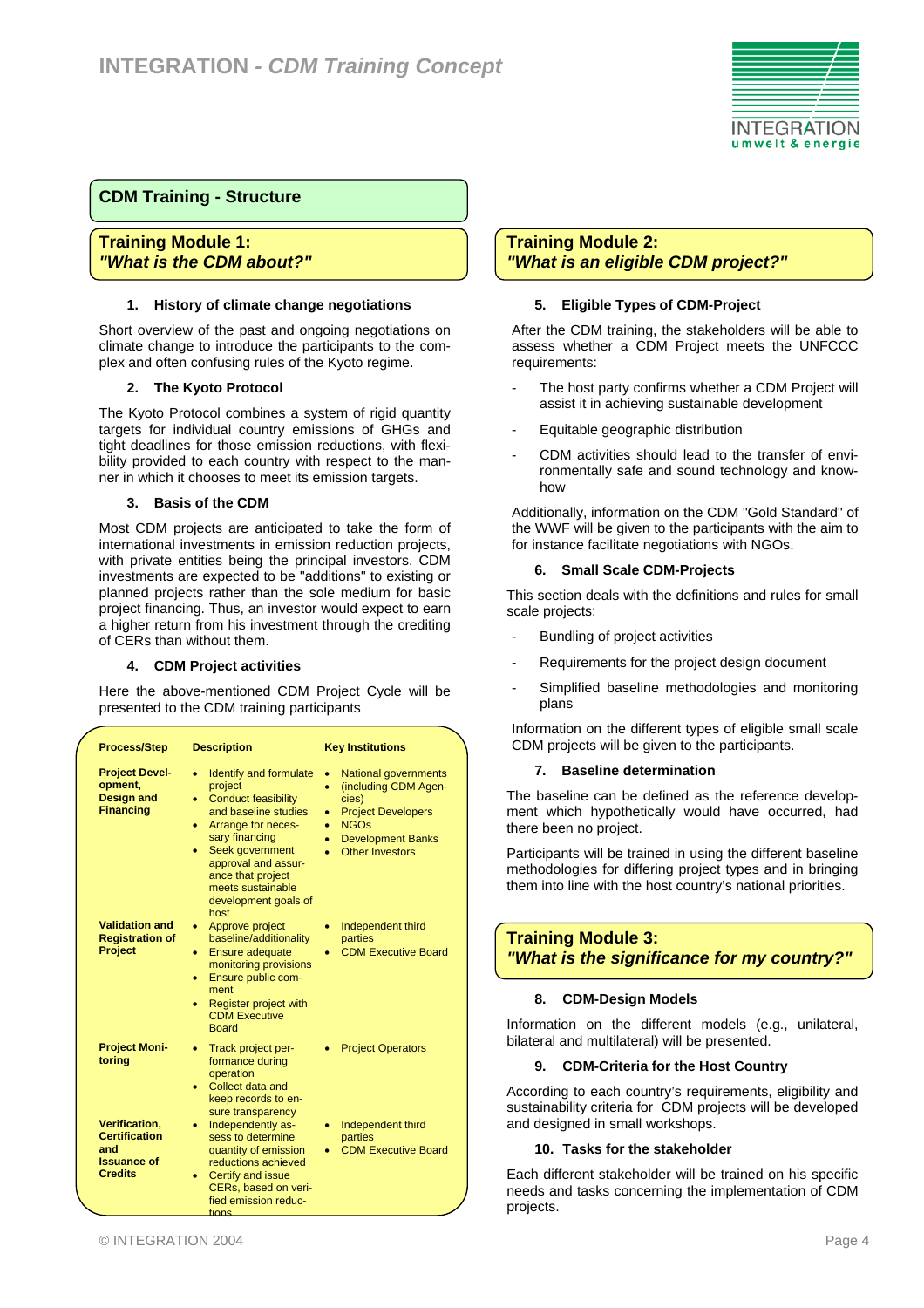

# **Training Module 4:**  *Study Tours*

During these study tours the participants will receive information on foreign CDM-institutions, project design and implementation as well as governmental and investor related information from industrialised countries.



*Chinese CDM Study Tour in Germany / Switzerland* 

#### **Training Module 5:**  *Site Visits*

Site visits in the host country as well as abroad will help the participants to identify and implement CDM projects in their home country.



*Site visit at Tri-Generation station in Berlin* 

# **Training Module 6:**  *On the Job Training by CDM Pilot Projects*

The final step in the CDM training is the development and design of a pilot CDM project.

Here the participants will use the project cycle steps which they were trained in during the first three sections of the CDM training.

The participants will then be able to develop this pilot CDM project on a "learning-by-doing" basis.

Since each training has to be adapted to the specific needs of the trainees and the characteristics of their home country, the offered training sections are only structured suggestions which have to be modified and enriched with additional ideas, visits and activities.



*Seminar in wind-blade production site in Sachsen / Germany* 

# **Educational Principles**

#### **The training programme and its individual sections are based on the following principles:**

- Learning by doing wherever feasible and useful.
- Direct application of learned skills throughout the course.
- Use of real examples, plans and cases.
- The approach proceeds from the specific to the general, i.e. from the local to the provincial level, making the understanding of inter-linkages between the different levels more easy.
- The training reflects the way complex subjects are learnt. A combination of analytic and comprehensive learning processes is needed and visualisation plays a major role throughout the training.
- The training units are separated by time buffers. The inclusion of additional topics or further clarifications is thus possible.
- Avoidance of frequent fluctuation within the training faculty by formation of a permanently available team of trainers This will also facilitate establishment of personal relationships between trainees and trainers.
- Monitoring and evaluation by the participants mostly on a weekly basis and a concluding evaluation session at the very end of the training.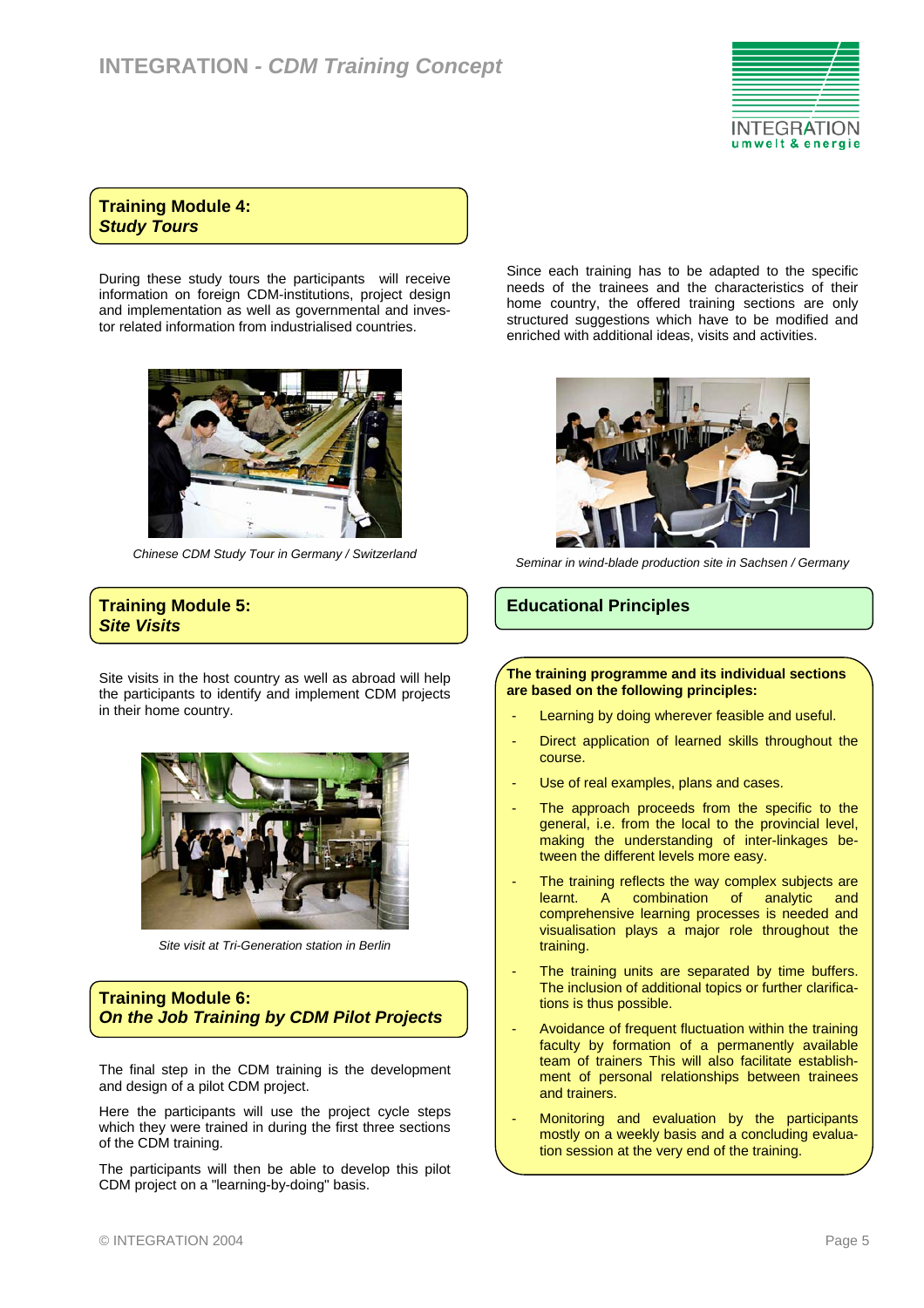

# **Evaluation of Training Measures**

The aim of this evaluation is to find out whether the objectives CDM Training are met.

- Additionally, it helps us to continuously improve the quality and the relevance of the training measures.
- Generally, opinions and statements concerning the quality and effects of the training courses are acquired through questionnaires at the end of the course and modules. General questionnaires, i.e. not specific to the type of training module, ensure standardized evaluation criteria.
- Additionally, informal measures such as boxes to collect complaints and suggestion for improvement might be used.
- A follow-up of the training and the offer of further assistance is part of our dedication and responsibility. It helps to assure not only more effective guidance of the participants after their return, but also to use middle term impacts of the training to constantly improve our course offer.



*CDM workshop in Tianjin / China* 

# **Evaluation Levels**

- 1. **Participants evaluate the trainer**, training module and the training environment on completion of each training course (P-T-Evaluation). This evaluation is obligatory.
- 2. **Trainer evaluates each participant** on completion of each training course (T-P-Evaluation). This evaluation is to be performed whenever possible, (i.e. if one trainer gets to know the participants for a longer period, for instance in training courses abroad)
- 3. **Institutions evaluate the impact of the training module on the institute** (I-P-Evaluation). This evaluation could be done as soon as the HRDP reaches a higher organisational level.

# **INTEGRATION Capacity Building Project Examples**

#### **INDIA / GERMANY 2002 - 2005**

**ENVIRONMENTAL MANAGEMENT AND LAND BASED NATURAL RESOURCE PLANNING - TRAINING CUM VISIT** 

Three training courses (6 weeks each in India and Europe) for 45 officers of the Indian environmental and planning authorities. Spatial and regional planning from municipal up to federal level planning and the involvement of municipalities in:

- City planning, land use planning.
- industrial site visits,
- ecological sensitive areas,
- disaster prone areas.

The conclusions and results of project work during the training are used for implementation of the spatial environmental planning system in India.



# **MOZAMBIQUE 2001 - 2005 STRENGTHENING OF DISASTER MANAGEMENT POLICY**

The project aims at the strengthening of Mozambique's National Disaster Management Policy and stresses the need for an Early Warning System, integrating a long term plan for responding to disasters as well as for preparedness and mitigation.

The development of a Human Resource Development Programme and Strategy (HRDP) and Training Measure Network includes a short and long term training and capacity building programme and will be a mayor contribution to this policy. It also includes the need of specifying roles and responsibilities of governmental and nongovernmental bodies in the planning process of emergency response and disaster preparedness at national, provincial, district and local levels to efficiently involve all key actors in the planning, monitoring and response processes.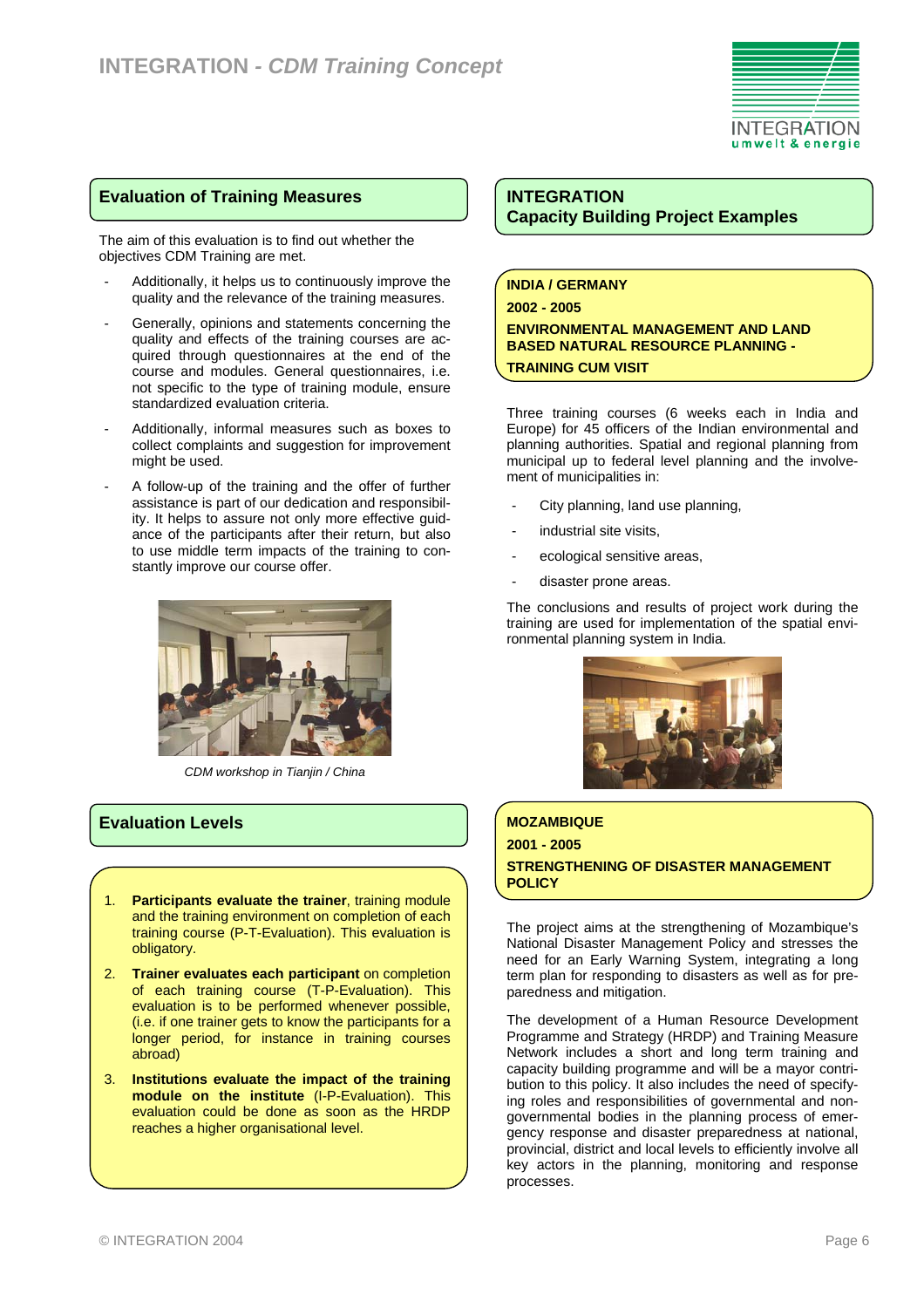

# **Ongoing CDM-Activities of INTEGRATION**

#### **CDM-Study for the P.R. of China**

INTEGRATION is currently supporting the "CDM-Study for the P.R. of China" on behalf of the German GTZ.

The German experts are helping the Chinese CDM-Study team from the Tsinghua University Beijing by reaching the following targets:

- 1. Methodological and technical issues regarding the CDM as well as their practical application
- 2. CDM case studies in the field of energy efficiency, power production and renewable energies
- 3. Estimation of the potential for CDM projects in China and its share of the international CER market.
- 4. Study tour for Chinese experts from Ministries and the University of Beijing by INTEGRATION in September 2002.

#### **CDM capacity building - Example China**

In 2003 INTEGRATION developed a CDM capacity building concept for the EU-China "Environmental Management Cooperation Program". The following human resource development tools were designed and will be carried out during the next two years:

- 1. Online training courses and databases as a resource for Chinese climate change stakeholders and decision makers
- 2. CDM Training Handbook for Trainers
- 3. Demand driven and needs oriented CDM train-thetrainers and training courses with preparation of CDM training guidelines on a modular basis
- 4. Multi-level evaluation of all CDM capacity building measures by designing specific quality assurance standards

#### **CDM-Handbook for Chinese stakeholders**

INTEGRATION is preparing a CDM-Handbook for Chinese stakeholders on behalf of the EMCP project with special focus on the linking of the CDM with adaptation to climate change on the one hand and with capacity building needs on the other hand.

The paper will be published in spring 2004.

#### **CDM Training in Non-Annex-1-Countries**

During a series of workshops on the CDM in the last few years, INTEGRATION environment & energy was able to give information about the ongoing negotiations on climate change and the significance of the CDM for developing countries e.g. P.R. of China, Nepal and Mongolia.

Additional service was offered in the fields of:

- Institutional building
- Creation of training materials
- Carrying out of energy-conferences
- Preparation of trade fairs for energy projects
- Website programming and newsletter layout



*CDM-Seminar in Kathmandu, Nepal 2002* 

#### **INTEGRATION Emission Trading Services**

#### **Services for the public sector:**

- CDM Human Resource Development and Capacity Building
- **General Climate Change Studies**
- Dissemination of CDM-Information
- Sustainable Development Strategies

#### **Services for the private sector:**

- CDM-Project Design and Implementation
- Emission Audit and CO2 Monitoring
- Baseline Studies
- Climate Change Reporting Services
- Development of Emission Trading Strategies
- Marginal Abatement Cost Calculation